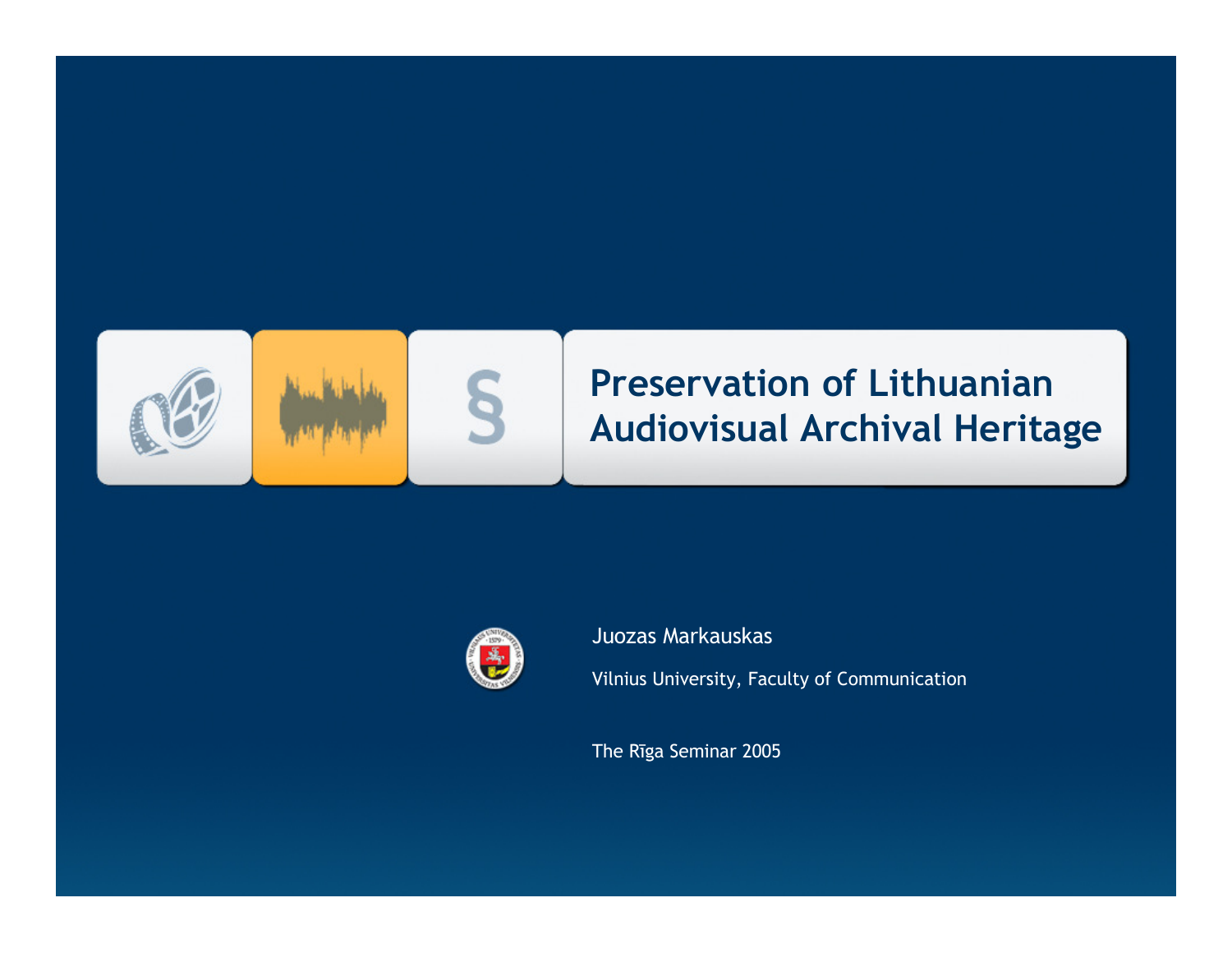

- The Lithuanian Central State Archive $\mathcal{L}^{\mathcal{A}}$
- The Lithuanian Radio and TV archives**College**
- The National Martynas Mažvydas $\mathcal{L}_{\mathcal{A}}$ Library of Lithuania
- The Lithuanian Film Studio (deposited to Central State Archive) **Contract**
- The Lithuanian Theatre, Music and Cinema museum
- The Lithuanian Radio and TV museum $\mathbb{Z}^2$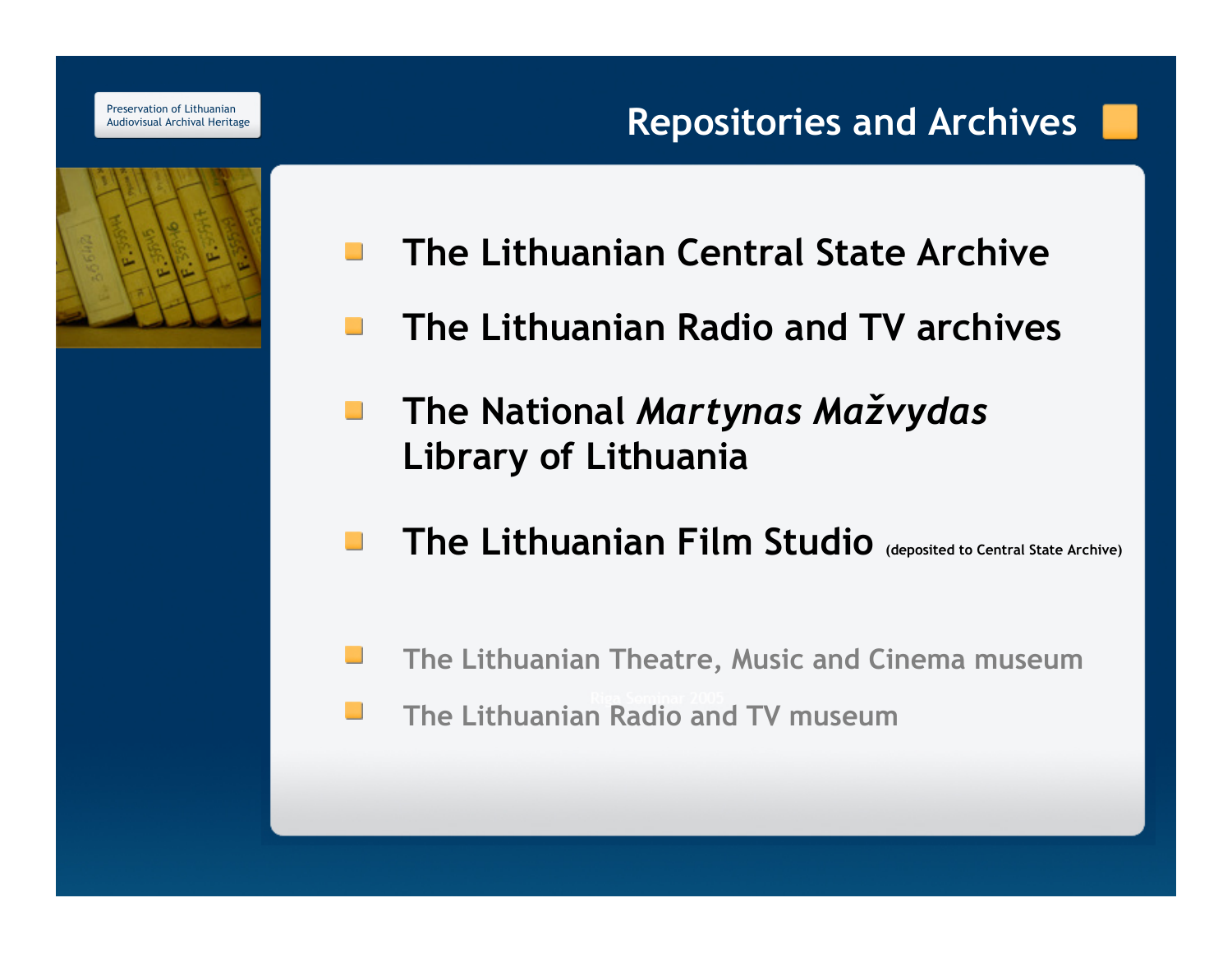

### Film documents $\mathcal{O}(\mathcal{O}_\mathcal{C})$

Around 35 000 cans. (35 mm, 16 mm, 8mm)

#### Photo documents**Contract**

More than 525 000 archive units. (the negatives and positives, albums)

### Sound recordings $\mathcal{L}(\mathcal{A})$

Around 18 000 archive units. (gramophone disc, MC, cassette, CD)

#### Video documents $\mathcal{L}^{\mathcal{L}}$

More than 1 500 archive units.(VHS, DVCAM, Mini DV, DVD)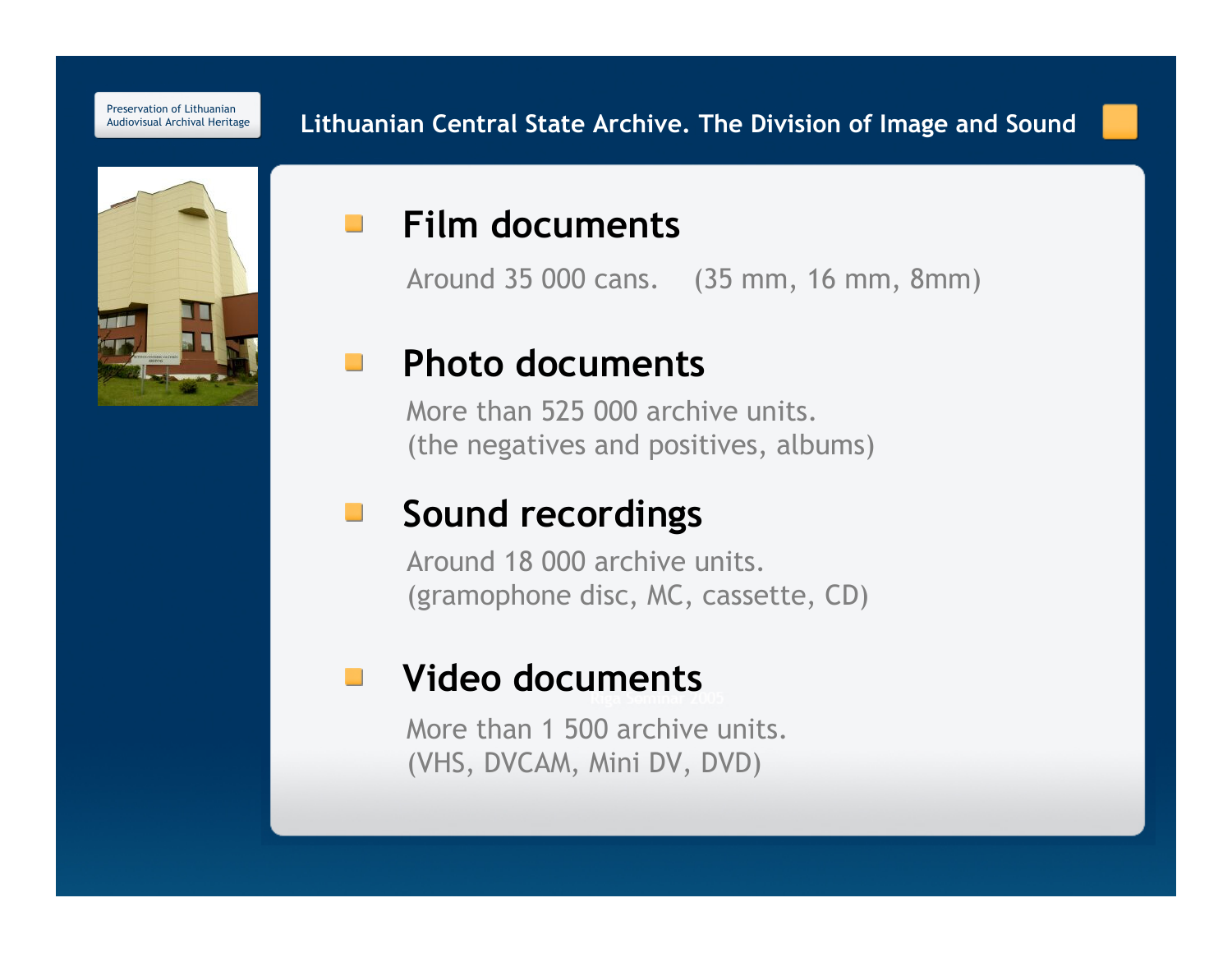# Lithuanian Radio and Television Archives



#### Radio Archive $\mathcal{L}_{\text{max}}$

Recordings of live broadcasts, music.

#### Television Archive $\mathbb{Z}$

TV production and working material.

#### Television News' Direction Archive  $\mathcal{L}^{\mathcal{A}}$

Material for news' and information broadcast.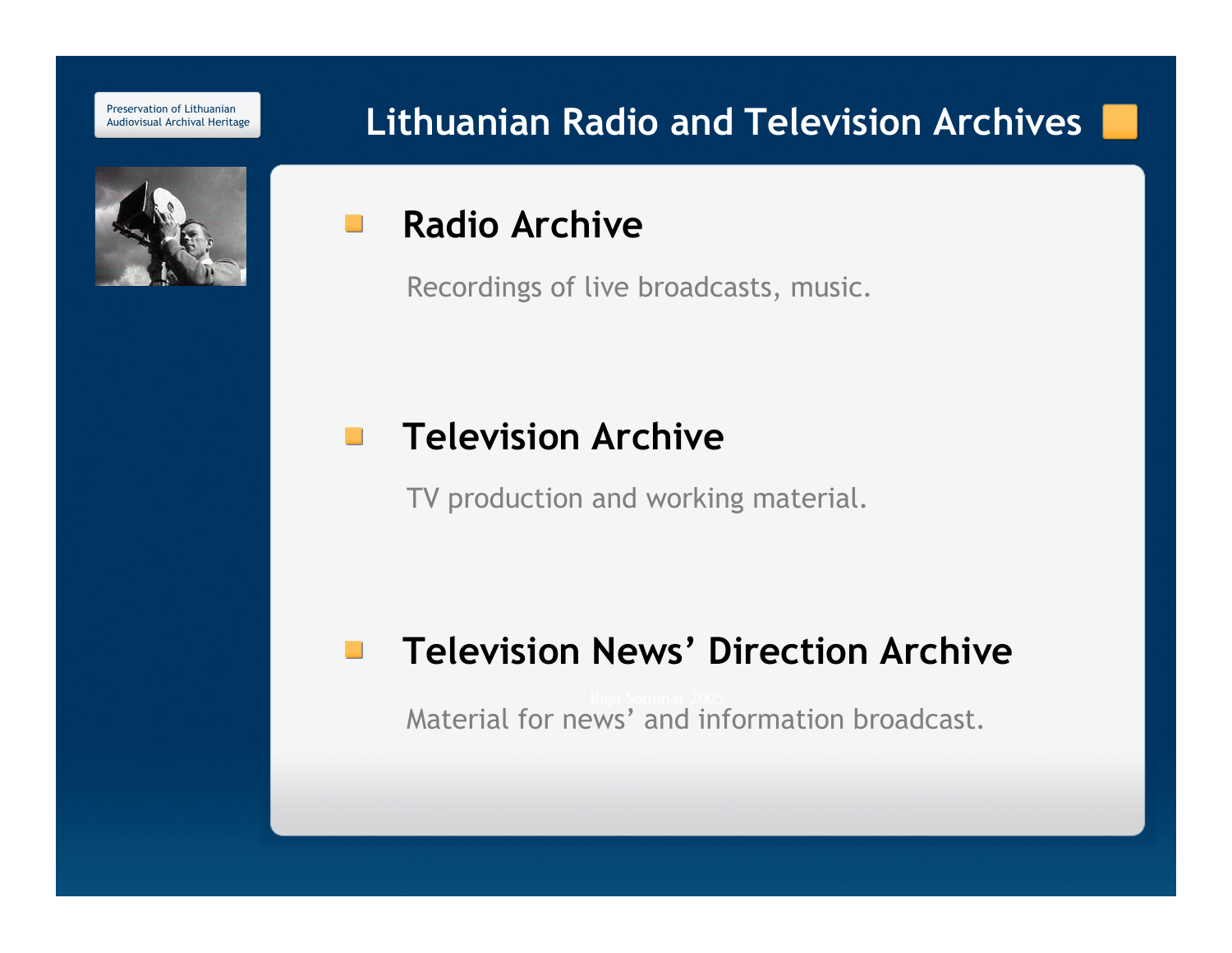**E** The National *Martynas Mažvydas* Library of Lithuania. Music department



#### Audio Recordings $\mathcal{L}_{\mathcal{A}}$

62 394 audio documents of 27 010.(Shellac disc, LP, CD and other format)

#### Repository for new published records $\Box$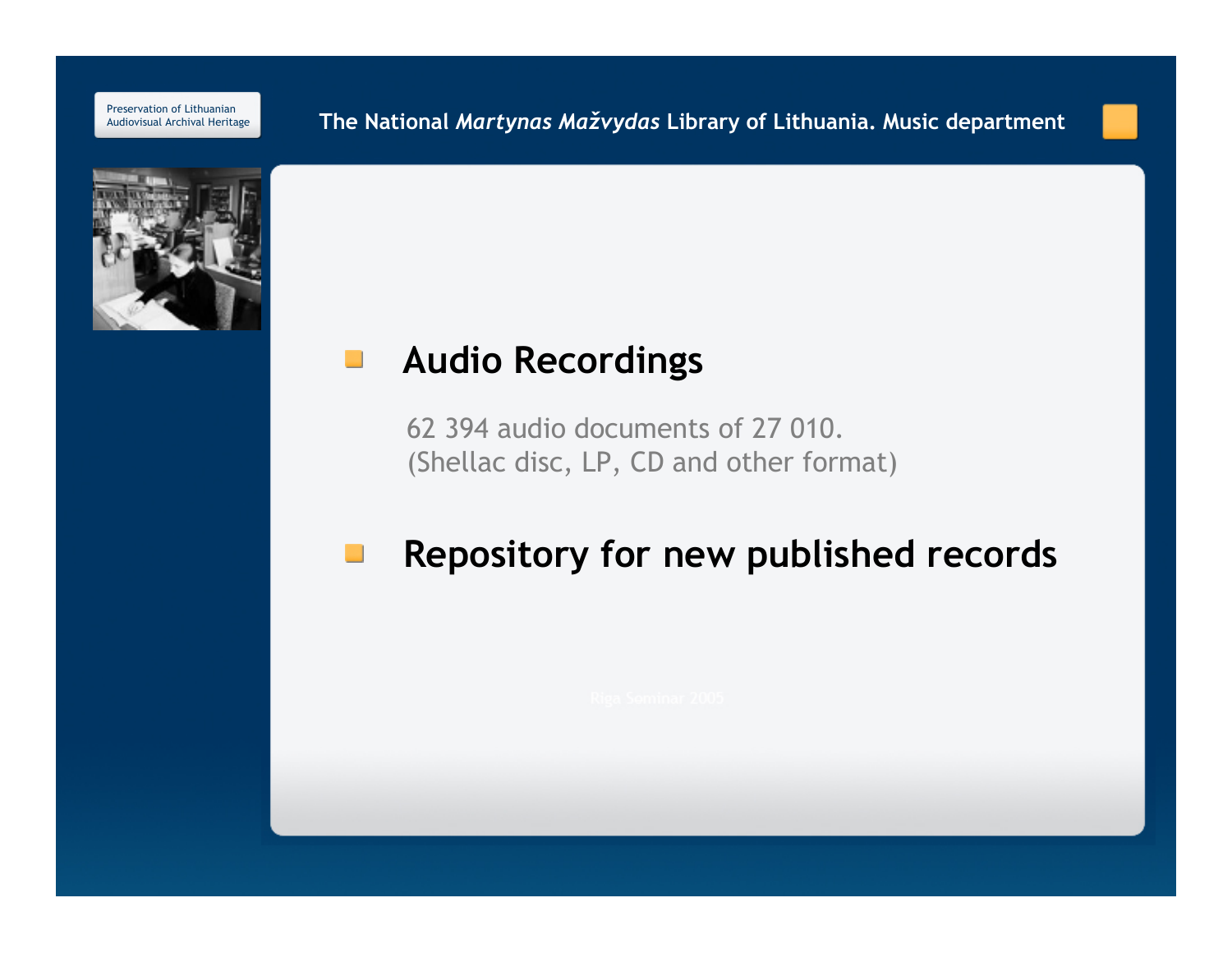## Museums



- $\mathcal{L}^{\mathcal{L}}$ The Lithuanian Theatre, Music and Cinema museum
- The Lithuanian Radio and TV museum $\mathcal{L}$

Keep objects, materials, works and intangibles relating to audiovisual documents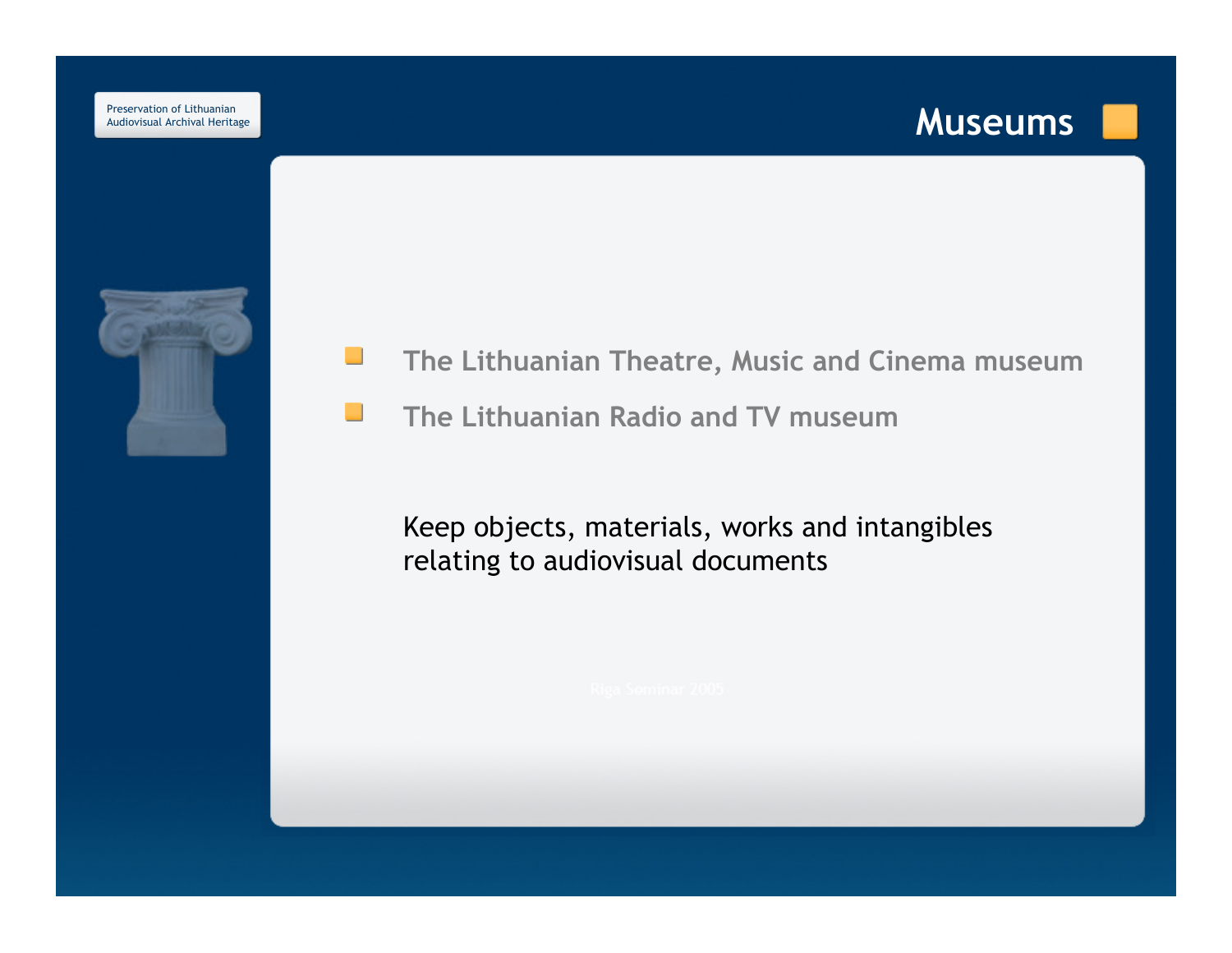#### The Law on Cinema $\sim$

Describes preservation for National Film production

#### The Law on Information Society  $\Box$

Describes legal deposit for published production

European Convention for the protection of the  $\sim$ Audiovisual heritage and it's protocol on the protection of TV production

Important for protection of TV production. Not in force yet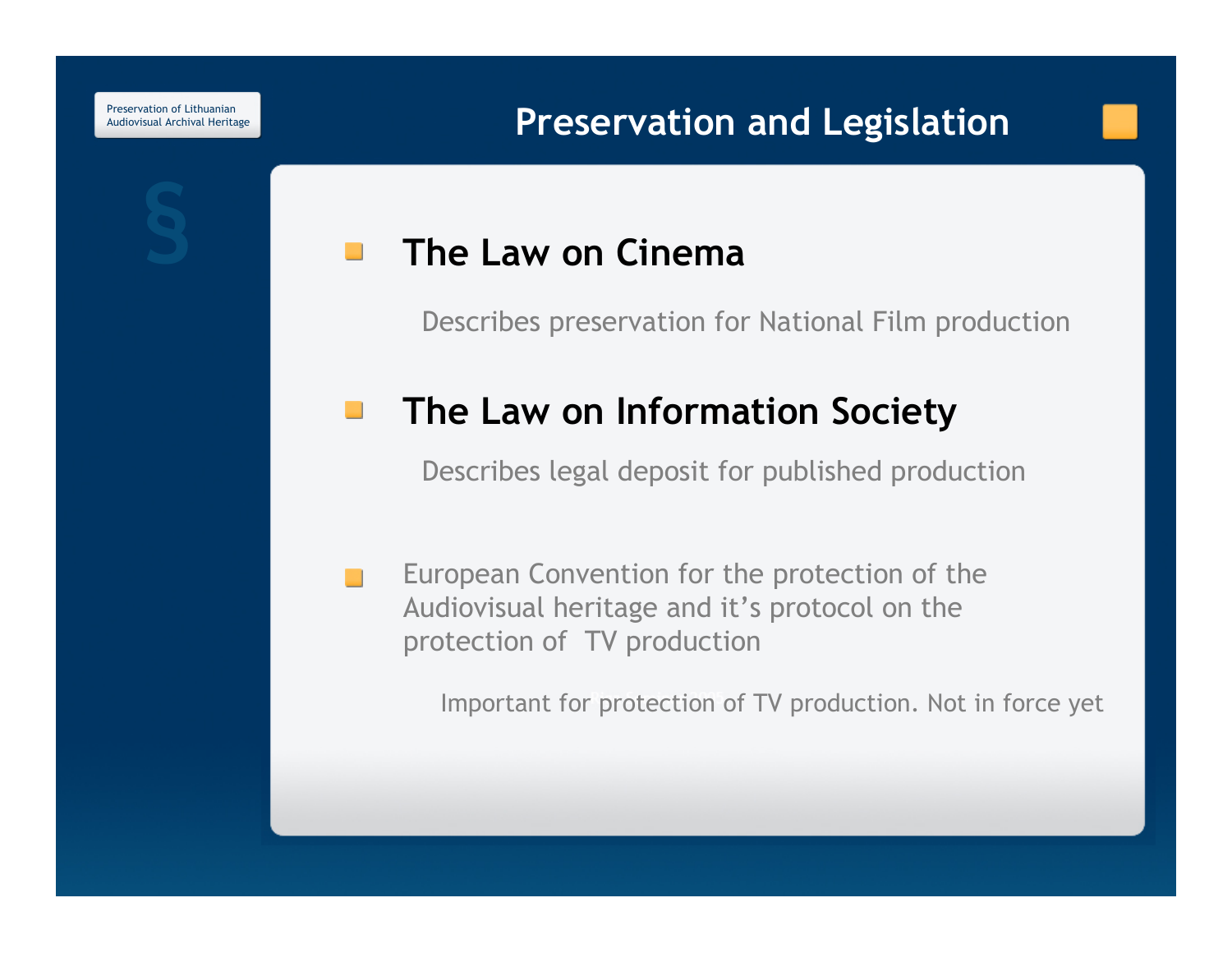# Preservation and Government institutions

#### Traditional archival system $\mathcal{L}_{\mathcal{A}}$

Institutions of System are not responsible for preservation and research of AV

#### Ministry of Culture $\mathcal{L}_{\mathcal{A}}$

Takes care of coordination of European and Nationallegislation

#### National Broadcaster as Protector ? $\mathcal{L}_{\text{max}}$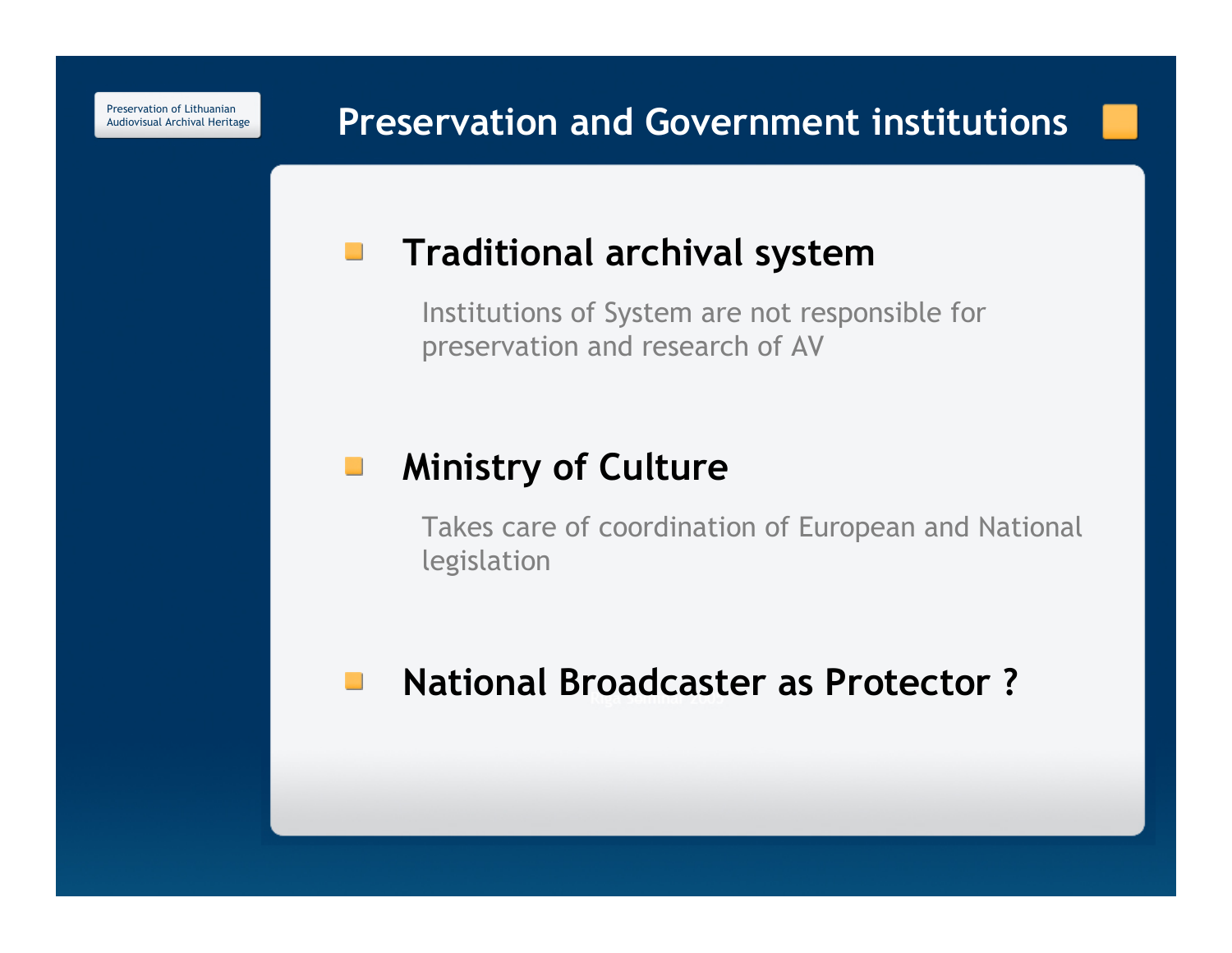> Lack of government responsibility for  $\mathcal{L}_{\mathcal{A}}$ protection of AV heritage

The strategy of protection and  $\mathcal{L}_{\mathcal{A}}$ research of the AV heritage is in the process of development